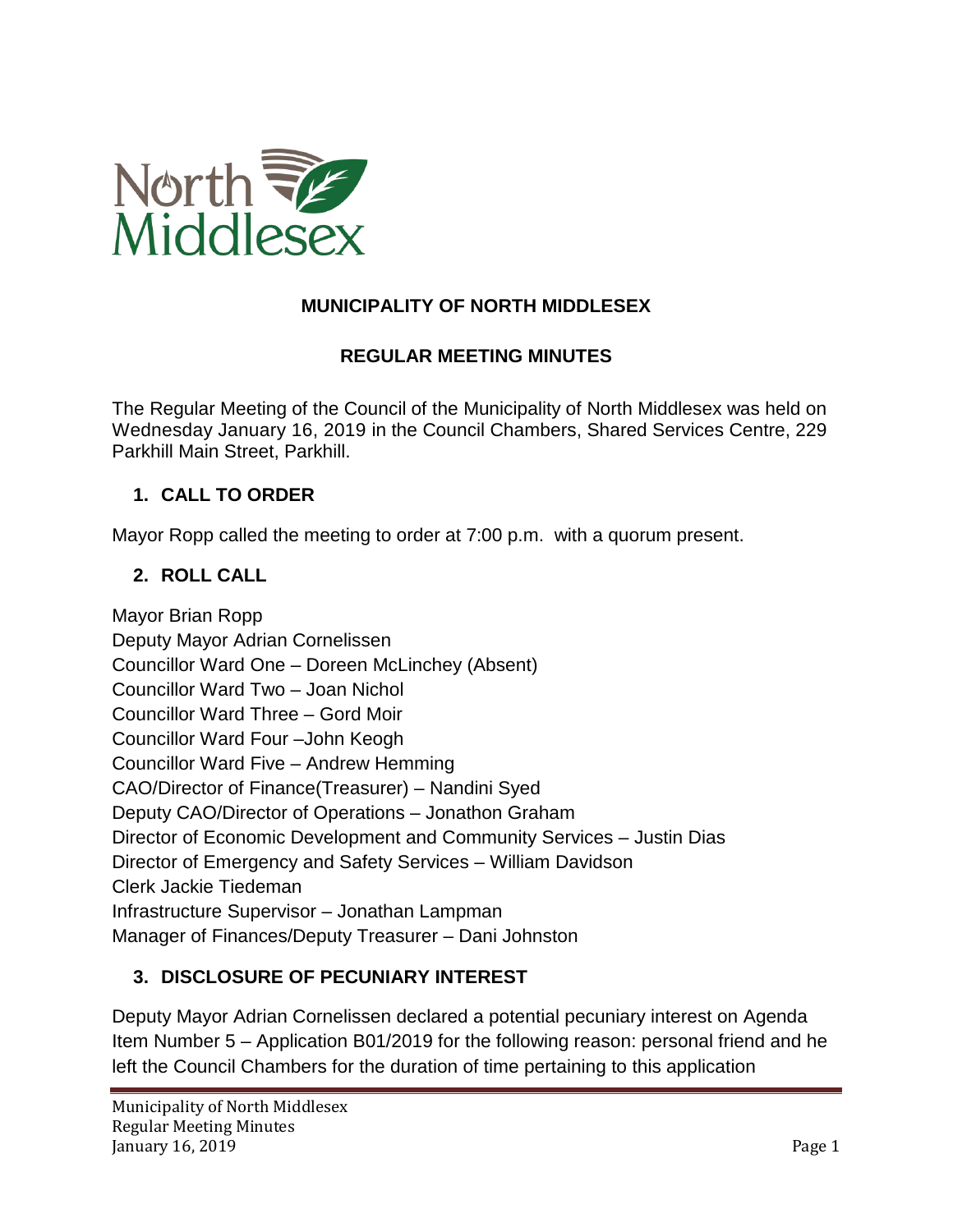# **4. MINUTES OF PREVIOUS MEETINGS**

## **MOTION #001/2019**

**MOIR/MCLINCHEY**: That the December 19, 2018 Regular Meeting Minutes, December 19, 2018 Court of Revision Minutes and the December 19, 2018 Public Meeting Minutes be accepted as presented.

## **CARRIED**

# **5. PUBLIC MEETINGS**

## **MOTION #002/2019**

**HEMMING/CORNELISSEN**: That Regular Meeting adjourn to Committee of Adjustment to consider a planning application at 7:03 p.m.

# **CARRIED**

Separate minutes for Committee of Adjustment and Public Meeting

The Regular Meeting reconvened at 7:20 P.M. following the planning portion of the agenda.

## **6. DELEGATION**

7:15 p.m. Ken Simpson, ratepayer, requested to attend Council to provide his opinion regarding private property rights, magna carta, land patent grants and the pledge to the Queen who represents the people of North Middlesex and their right to life, liberty and security. Mr. Simpson provided an article to the Clerk which he requested be circulated to Council for information.

7:30 p.m. HMS Insurance & Financial Services Inc./McLachlan Insurance Inc (Woods/Hodgins) represented by Tony Commisso and Darcy Elliott. The 2018-2019 Insurance Renewal Program was presented. A breakdown of the total premium of \$279,216 was provided and explained to members of council.

Mr. Commisso explained the biggest component of the policy is General Liability which includes a 20 million limit and a \$15,000.00 deductible. Other components of interest to Council include: provision for use of personal vehicle while conducting council business; member accident and death benefit; legal representation for matters relating to provincial statute and conflict of interest.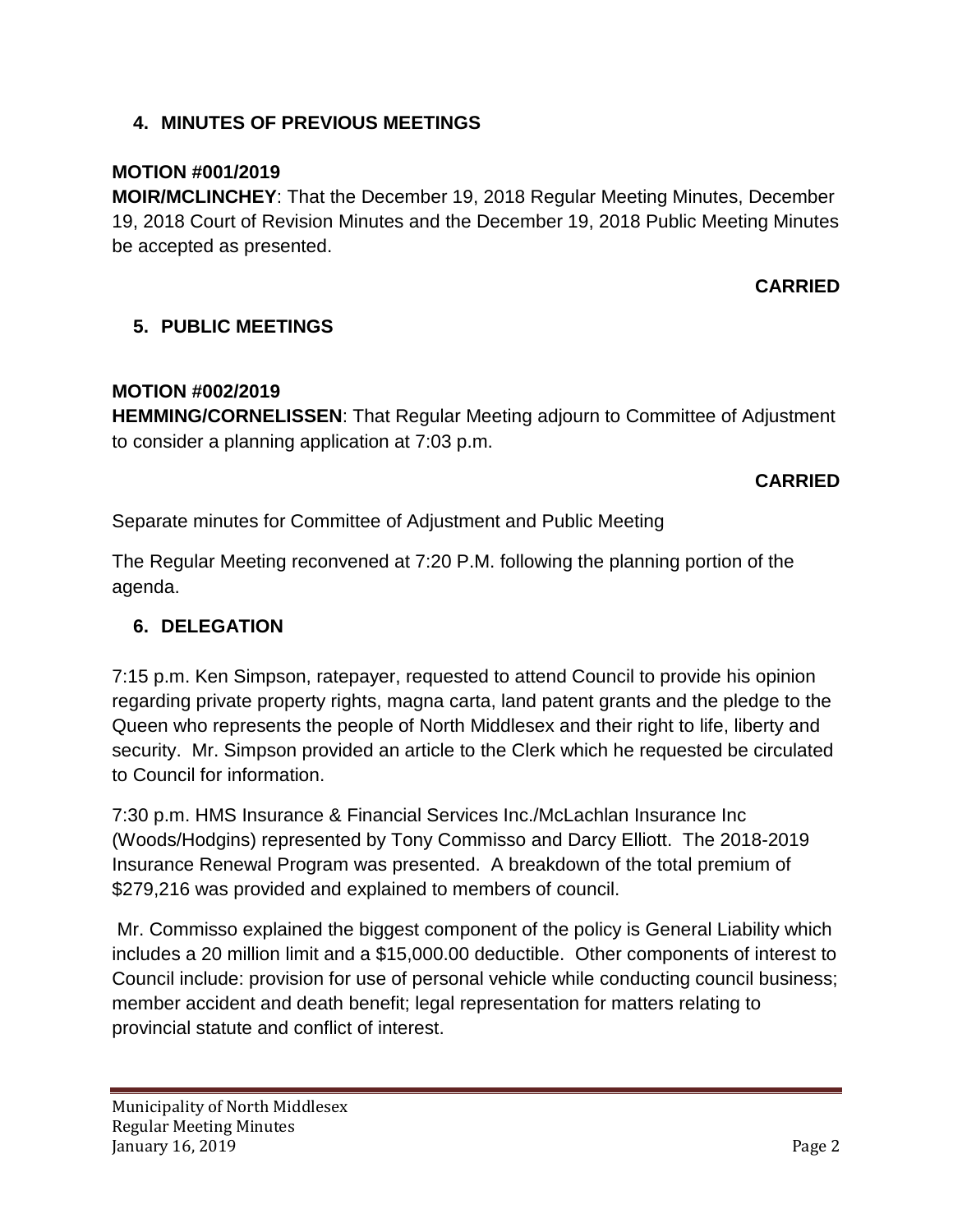Mr. Elliot explained the coverage for committees of council and provided the criteria that must be met when considering how to apply:

1. Council must pass a resolution stating that a group of individuals will be acting as a Committee of Council;

2. The Committee must be accountable to Council for all their actions and activities;

3. All finances are directed by Council, or at least approved by Council;

4. Typically, one or two Council members are appointed to sit on the Committee

Mr. Commisso then provided an overview of an additional policy that is available relating to terrorism attack and the definition of how this applies. The cost is \$5,000- 6,000/yr.

Several questions were asked by Council and responded to by Mr. Commisso and Mr. Elliot.

Mr. Elliot reminded Council of the upcoming workshop at the Lamplighter Inn on January 31, 2019.

# **MOTION #003/2019**

**CORNELISSEN/MOIR:** That the 2018-2019 Municipal Insurance Renewal Program be accepted in the amount of \$279,216.00.

# **CARRIED**

# **7. DEPARTMENTAL REPORTS**

a. Report from Jonathan Lampman, Infrastructure Supervisor, Final By-law Reading of the Eagleson Drain

# **MOTION #004/2019**

**NICHOL/KEOGH:** Be it resolved that Council receive the Final Reading of the By-law report for the Eagleson Drain;

And that the By-law #59 of 2018 for the Eagleson Drain be given a third reading and passed.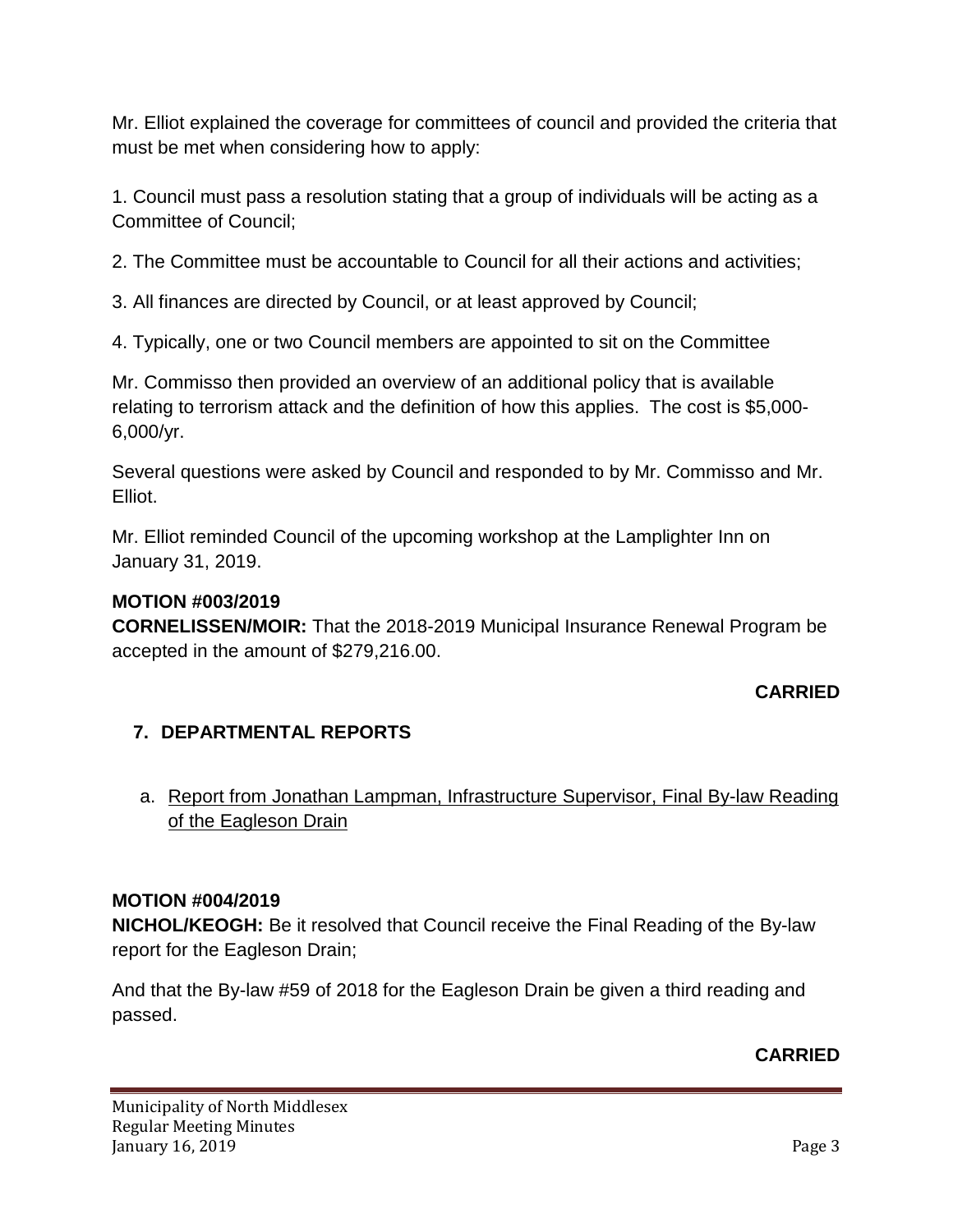a. Report from Jonathan Lampman, Infrastructure Supervisor, Conlin Drain Maintenance Tender Results

## **MOTION #005/2019**

**MOIR/HEMMING:** Be it resolved that Cassidy Construction be awarded the construction of the Conlin Drain Maintenance Tender in the amount of \$103,223.24 including HST.

# **CARRIED**

b. Report from William Davidson, Director of Emergency and Safety Services, Emergency and Safety Services November 2018 Report

## **MOTION #006/2019**

**MOIR/CORNELISSEN:** Be it resolved that the reported titled "Emergency and Safety Services November 2018 Report" be received and filed for informational purposes as presented.

## **CARRIED**

c. Report from William Davidson, Director of Emergency and Safety Services, Inclement Weather

This report outlines the need for ratepayer clarity of when municipally owned facilities will be open for the purpose of cooling or warming centres as well as clear direction to staff for providing the support for such facilities to operate in non-state of emergency situations.

Deputy Mayor Cornelissen inquired if there was an interim plan should these types of events occur before the policy is approved?

Chief Davidson replied that the County Library system has agreed to open their facilities if requested to do so by the Municipality.

Mr. Dias advised Council that he has had an inspection of the municipal facilities (community centres in Ailsa Craig and Parkhill) being designated in order to prepare a Request for Proposal for commercial grade generators for both of these centres. Staff anticipate reasonable completion of the project by early spring of 2019.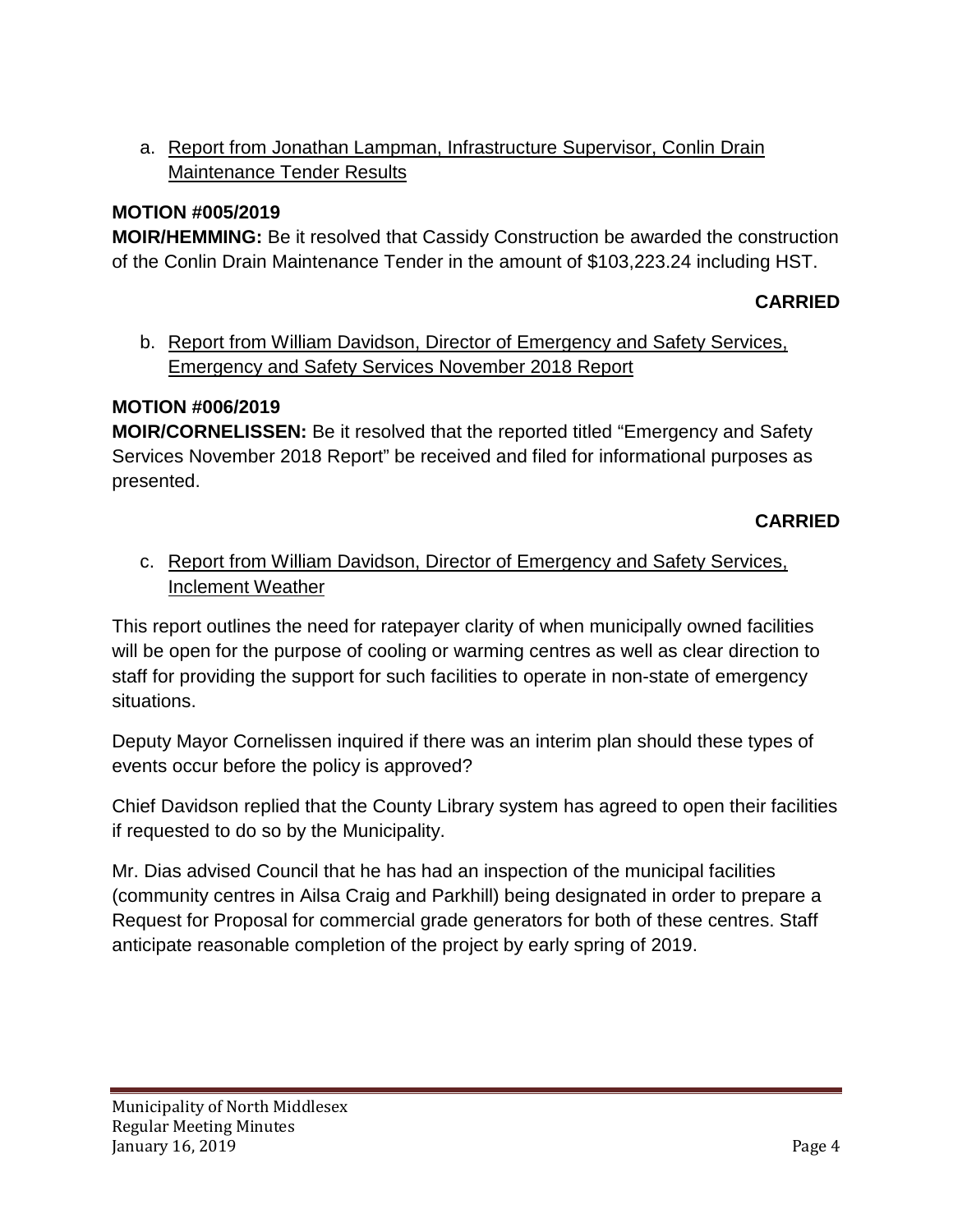# **MOTION #007/2019**

**CORNELISSEN/KEOGH:** Be it resolved that Council direct staff to prepare a Cooling/Warming Centre Policy for review by the Policy Committee that is intended for use in non-state of emergency situations but compliments the Municipalities Emergency Plan in the event the situation worsens in nature and a state of emergency is declared.

## **CARRIED**

# d. Report from Justin Dias, Director of Economic Development and Community Services, Overview of Community Improvement Plans

This report highlights the key features of a Community Improvement Plan (CIP), North Middlesex's current Official Plan policies with regards to the provision of Community Improvement Plans (CIP's) and an overview of the various tools and funding approaches that can be implemented to achieve the goals of a CIP.

Mr. Dias provided examples of some programs which Council may consider and how each is typically funded. An example used was the Tax Incremental Equivalency Grant. He then provided the steps required for Council in order to advance a CIP that meets the objectives laid out in the Economic Development Strategy:

- Review of Official Plan with provisions for expanded CIP policies
- Public consultation and input on specific CIP objectives, goals and project areas
- Ministry consultation
- Draft CIP developed
- Passage of the CIP By-law

Mr. Graham added that by proceeding with the Plan it blends into the synergy of other projects that are ongoing such as the Environment Assessment and Official Plan review.

Deputy Mayor Cornelissen inquired into whether this is part of the draft 2019 Budget?

Mr. Dias advised that if Council chooses to have staff proceed there is interest on collaboration with the County as well as other agencies such as OMFRA which would provide for a cost savings.

Councillor Moir commented that approving a plan is one component but implementation is another step – how would this be achieved?

Mr. Dias replied that the plan would be part of the marketing initiatives for the municipality.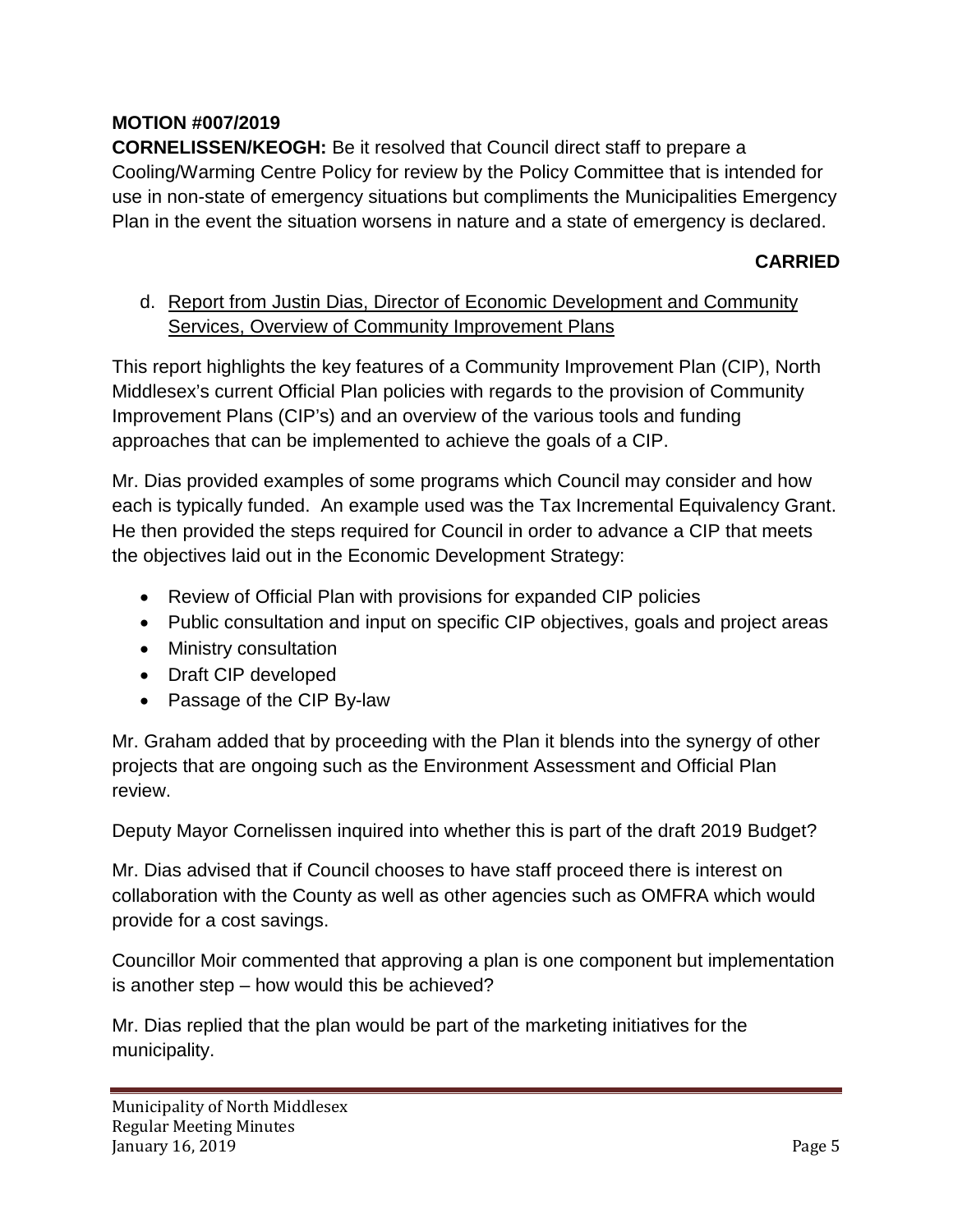Council concurred that they are in favour of proceeding provided further reports are made available throughout the process.

Mr. Dias assured Council that this plan includes input from Council as well as public.

# **MOTION #008/2019**

**CORNELISSEN/NICHOL:** That Council receive and file the Community Improvement Plan Report;

And that Council direct staff to begin the process of engaging the County and the Province for the purposes of preparation and implementation of a Community Improvement Plan(s).

## **CARRIED**

e. Update from Nandini Syed, CAO/Director of Finance (Treasurer), on the 2019 Ontario Municipal Partnership Fund (OMFP)

CAO, Nandini Syed, provided the most recent update to Council on the status of the funding. She advised Council that her recommendation would be to proceed with budget deliberations assuming a 15% reduction in OMPF based upon the trend over the last six years. She advised that the CAO's of municipalities have been invited to a special meeting taking place in London on January  $17<sup>th</sup>$  to discuss a number of recent developments affecting municipal government and although this topic will not be specifically discussed there will be Ministry attendee's and there will be opportunity to ask questions.

# **8. PASSING OF ACCOUNTS**

Compilation of accounts from December 13 to January 10 in the amount of \$1,208,656.18.

# **MOTION #009/2019**

**NICHOL/KEOGH**: Be it resolved that the following Bills and Accounts be approved for payment in the amount of \$1,208,656.18

General Cheques \$451,339.88 Direct Deposit \$529,624.75 On-line/PAP \$227,691.55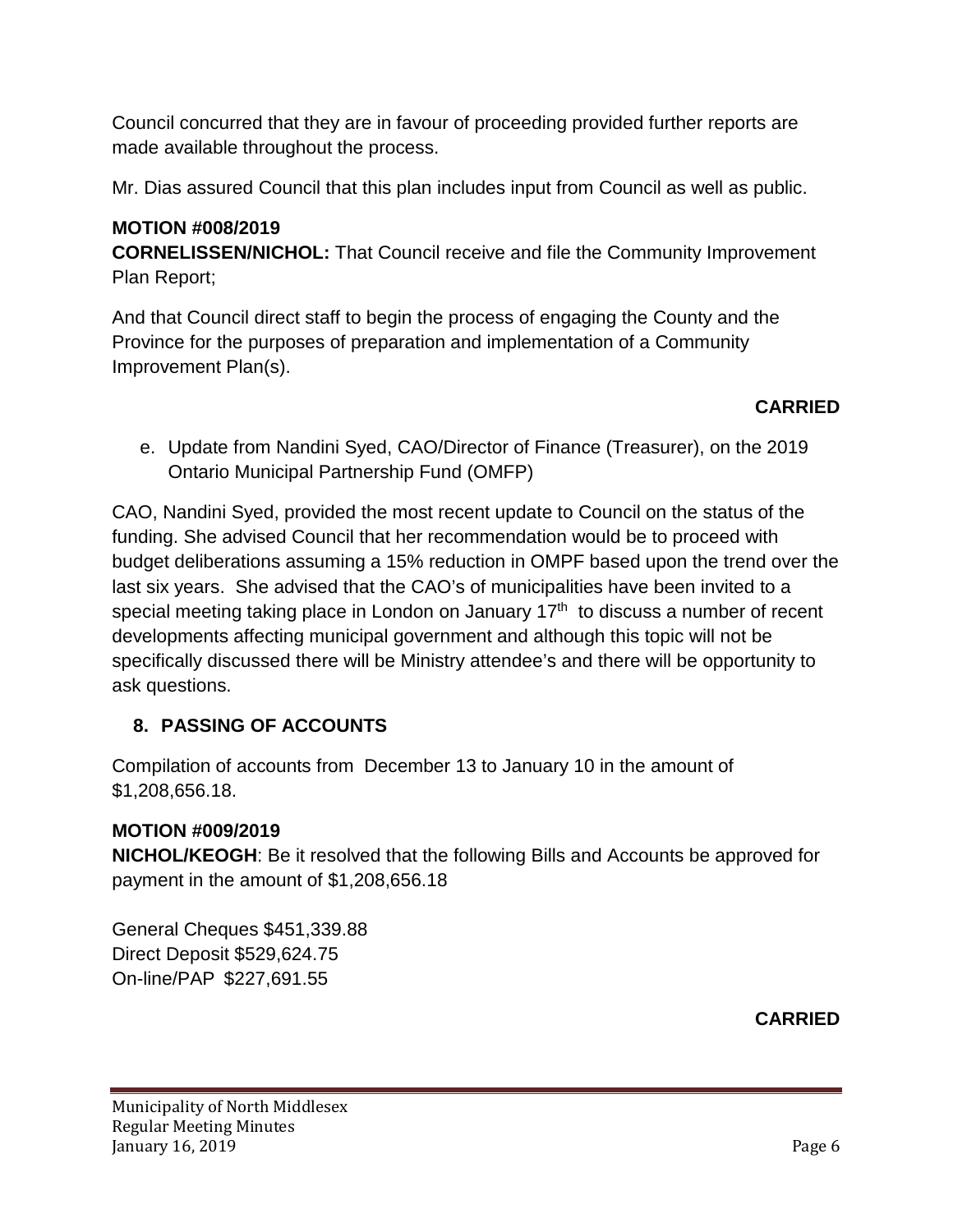# **9. COMMITTEE REPORTS**

Councillor Hemming advised that the next meeting of the Lake Huron Primary Water Supply Joint Management Board is scheduled for January 31<sup>st</sup>.

Mayor Ropp advised that the next Policies Committee is scheduled for January 17th.

## **10.CORRESPONDENCE**

a. Notice of Hearing for Consent Application 34998 Richmond St (Lucan Biddulph)

Action: Planner responded to the application – receive and file

b. Royal Canadian Legion Ontario Command – request for sponsorship in the  $6<sup>th</sup>$ Military Service Recognition Book.

Clerk Jackie Tiedeman advised that council has supported in the past with a ¼ page full colour

#### **MOTION #010/2019**

**MOIR/KEOGH:** That staff be directed to proceed with payment for a ¼ page full colour ad in the amount of \$570.00 (including HST) for 2019.

## **CARRIED**

c. Second Blessing Parkhill and Ailsa Craig & Area Foodbank – request for free landfill privileges

## **MOTION #011/2019**

**CORNELISSEN/NICHOL:** Be it resolved that both organizations be granted use of the transfer station, same terms as agreed up with Public Works Dept, for the term of council 2018-2022.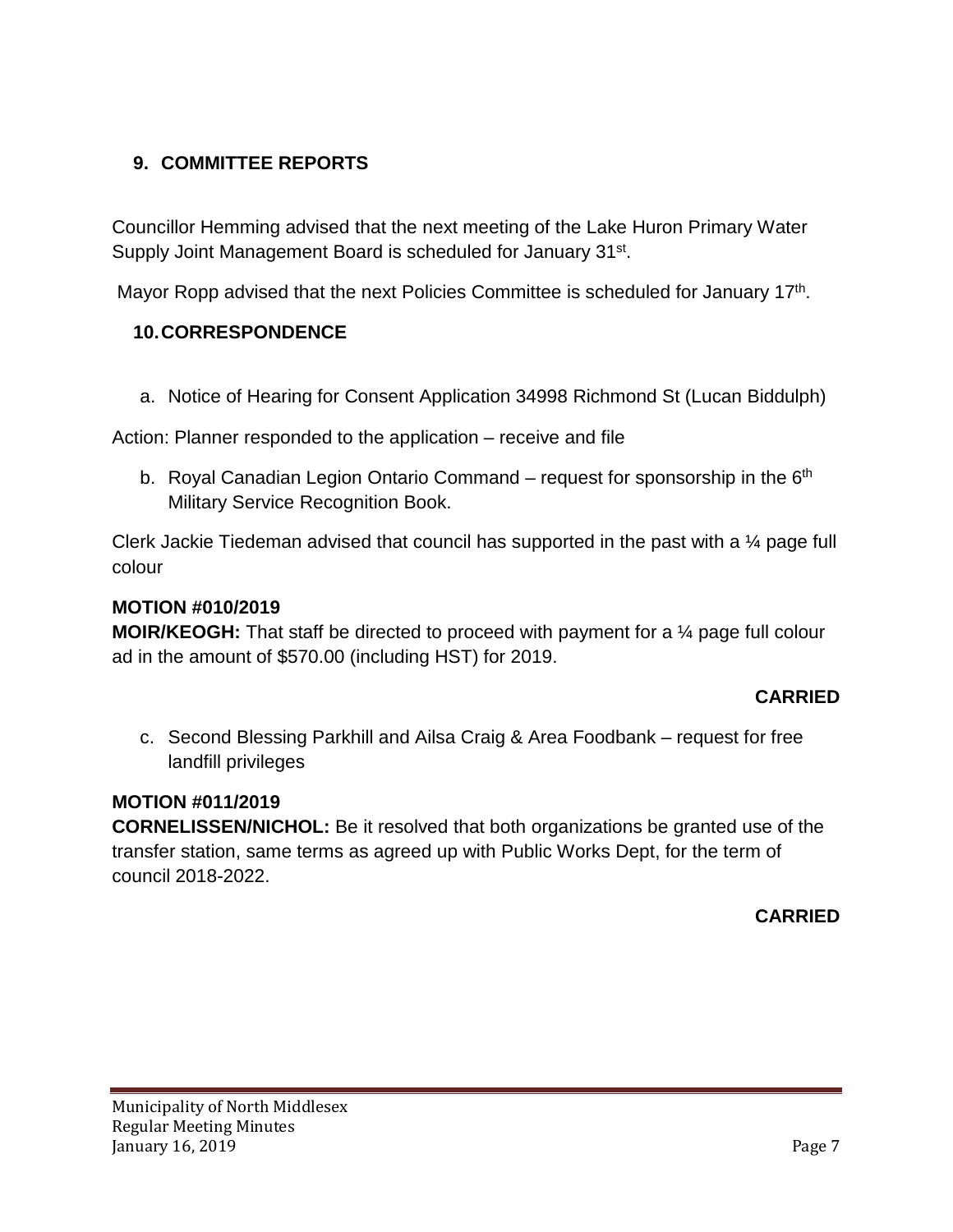# **11.OTHER OR URGENT BUSINESS**

Mayor Ropp congratulated CAO, Nandini Syed and Director of Emergency & Safety Services/Fire Chief, William Davidson on attaining the Certified Municipal Manager Designation (CMM III).

Mayor Ropp also noted that at a recent workshop, Cam Musser relayed that he received his Certified Ice Technician certificate.

# **12.COMMUNICATIONS**

Deputy Mayor Cornelissen reported that the OFA attended the last County Council Meeting looking for support to reduce the farm tax rate. County Council has requested that staff organize a vision session in February to examine impacts to the overall tax rates before any decision is made on the farm tax ratio.

Approval was given for a new gravel pit in Middlesex County.

# **13.CLOSED MEETING (UNDER SECTION 239 OF THE** *MUNICIPAL ACT)*

## **MOTION #012/2019**

**CORNELISSEN/KEOGH:** That the regular meeting adjourn to Closed Meeting at 8:36 p.m. under the following exception:

A proposed or pending acquisition or disposition of land by the municipality or local board.

## **CARRIED**

# **14.CONSIDERATION OF MATTERS ARISING FROM CLOSED MEETING**

## **MOTION #013/2019**

**NICHOL/KEOGH:** That the Closed Meeting adjourn and return to Regular Meeting without recommendation in open meeting at 8:58 p.m.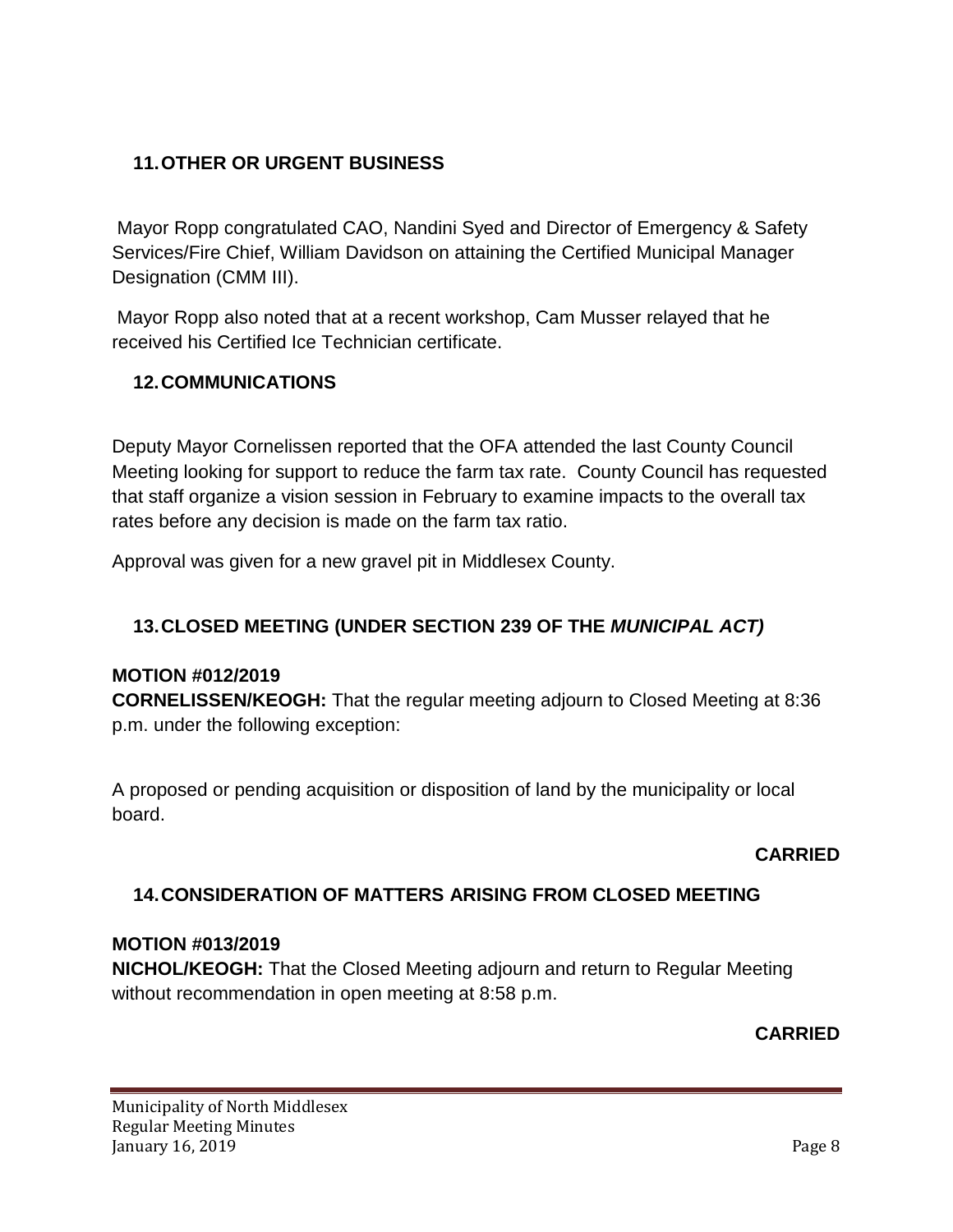#### Municipality of North Middlesex Regular Meeting Minutes January 16, 2019 Page 9

**MOTION #015/2019**

**KEOGH/HEMMING:** That By-law #59 OF 2018 and By-laws #1,2,3 and 4 of 2019 be read a third and final time.

**CARRIED**

**CARRIED**

## **16.ADJOURNMENT**

\_\_\_\_\_\_\_\_\_\_\_\_\_\_\_\_\_\_\_\_\_\_\_\_\_\_\_\_\_

\_\_\_\_\_\_\_\_\_\_\_\_\_\_\_\_\_\_\_\_\_\_\_\_\_\_\_\_\_

**MOTION #016/2019**

**HEMMING/KEOGH:** That the meeting adjourn at 8:59 p.m.

**CARRIED**

MAYOR

CLERK

## **15.READING OF BY-LAWS**

**MOTION #014/2019**

**CORNELISSEN/MOIR:** That By-laws #1,2,3 and 4 of 2019 be read first and second time.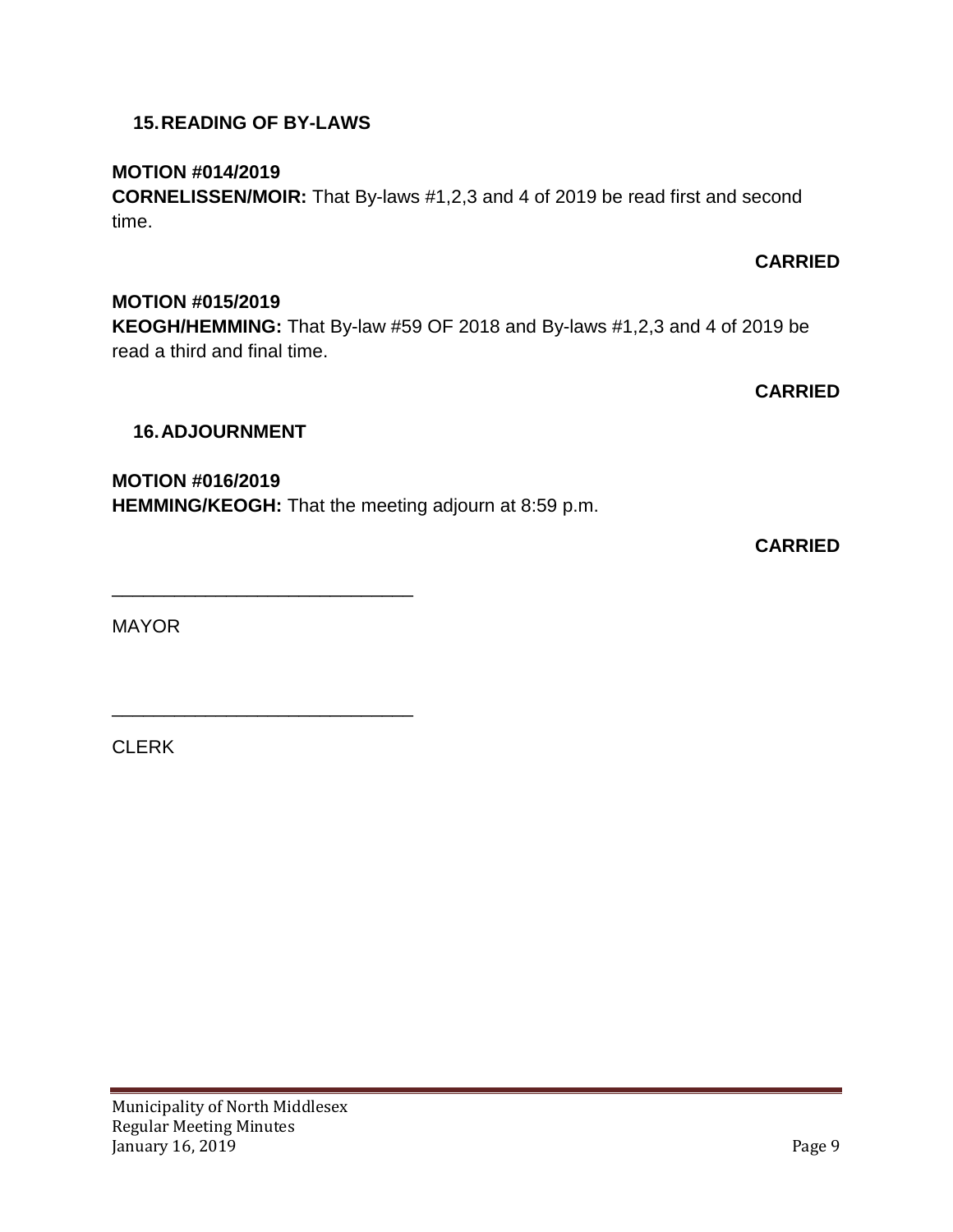

#### **MUNICIPALITY OF NORTH MIDDLESEX PUBLIC MEETING MINUTES**

A Public Meeting was held on Wednesday January 16, 2019 at 7:15 p.m. in the Council Chambers, Shared Services Building, Parkhill to consider a planning application with a quorum present.

## **ROLL CALL**

Present:

Mayor Brian Ropp Deputy Mayor Adrian Cornelissen Councillor Ward One – Doreen McLinchey (Absent) Councillor Ward Two – Joan Nichol Councillor Ward Three – Gord Moir Councillor Ward Four – John Keogh Councillor Ward Five – Andrew Hemming CAO/Director of Finance (Treasurer), Nandini Syed Deputy CAO/Director of Operations, Jonathon Graham Infrastructure Supervisor, Jonathan Lampman (portion of meeting) Director of Emergency and Safety Services – William Davidson Director of Economic Development and Community Services – Justin Dias Clerk Jackie Tiedeman Planner Christie Kent

# **DISCLOSURE OF PECUNIARY INTEREST**

## None

The Clerk provided an introduction to the Public Meeting which disclosed the purpose of the meeting, that comments expressed and written material presented are a matter of public record available for full disclosure and that if a member of the public wished to be notified of a decision on applications being heard this evening that a written request must be submitted to the Municipality.

Municipality of North Middlesex Public Meeting Minutes 1 and 1 and 1 and 1 and 1 and 1 and 1 and 1 and 1 and 1 and 1 and 1 and 1 and 1 and 1 and 1 and 1 and 1 and 1 and 1 and 1 and 1 and 1 and 1 and 1 and 1 and 1 and 1 and 1 and 1 and 1 and 1 and 1 and 1 January 16, 2019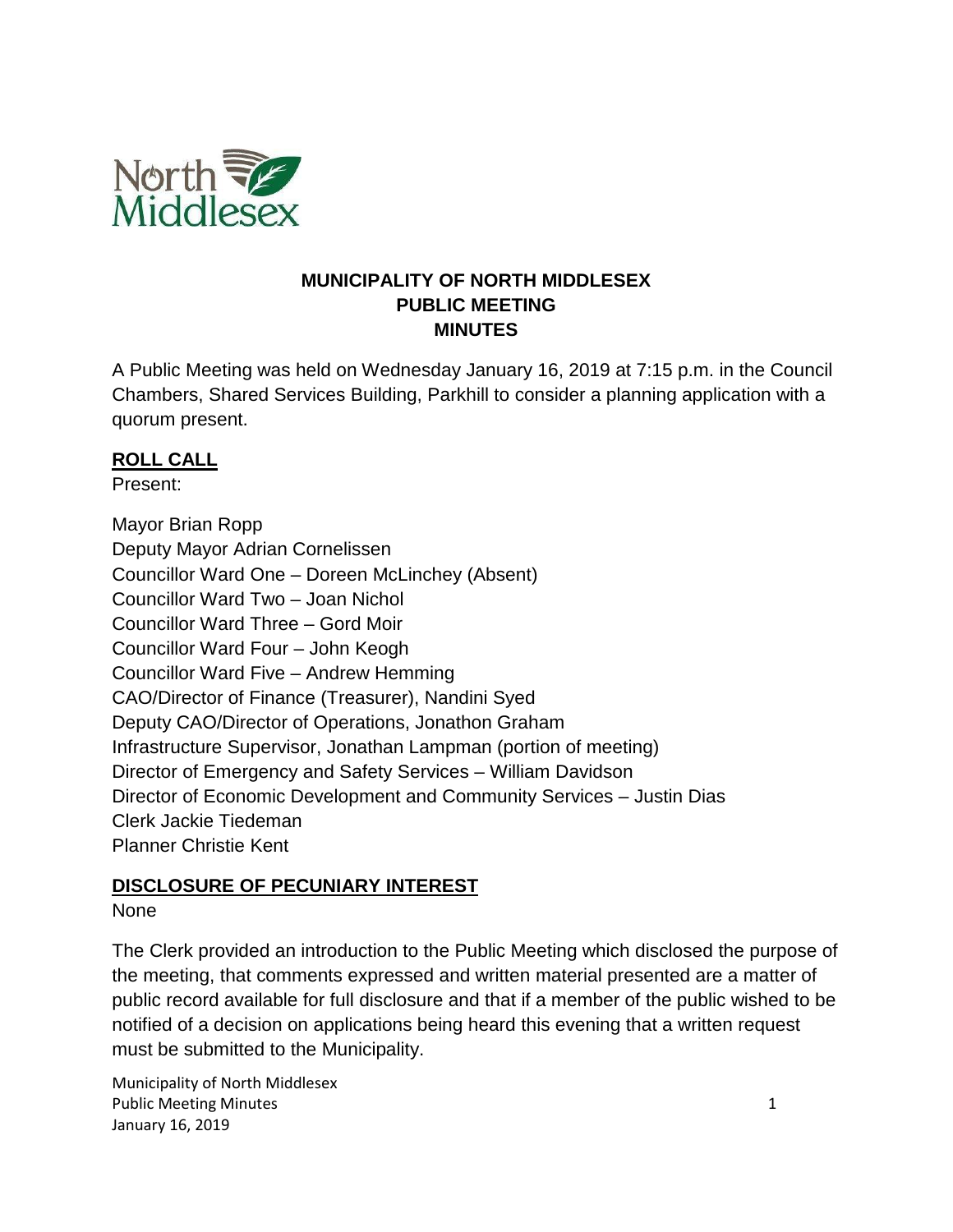# **7:15 p.m. HEARING –Application for Zoning Amendment (ZBA 1/2019)- 9106 Townsend Line**

Planner Christie Kent advised that the above noted application had been received, deemed complete and circulated to agencies as well as property owners in accordance to the Planning Act.

Description of Land: Part of Lot 20 Con 7 & Part of Lot 20, Pt Road allowance Con 8 geographic Township of West Williams Municipality of North Middlesex 9106 Townsend Line

Owner: Adwood Farms Ltd Agent: Dan Smith, Monteith Brown Planning Consultant

The purpose and effect of the application for Zoning By-Law Amendment (File No. ZBA-1/2019) is to implement a condition of Consent B06/2018 which was conditionally approved by the Committee of Adjustment on September 5, 2018. Application for Zoning By-law No. ZBA 1/2019 proposes to rezone the severed lot of Consent B06/2018 from 'Restricted Agricultural (A2) Zone' to 'Agricultural Small Holding (AG1) Zone' to recognize the residential use of the lands and limit the range of permitted uses. Application for Zoning By-law No. ZBA 1/2019 also proposes to rezone the retained lands of Consent B06/2018 from "Restricted Agricultural (A2) Zone' to 'Restricted Agricultural Exception (A2-#) Zone' to prohibit the establishment of new dwellings on the remnant farm parcel.

Planner Christie Kent advised that the proposed zone change for the severed lands will recognize the disposal of the surplus farm dwelling and will limit the range of agricultural uses permitted on the lands. Staff are satisfied that the application of the 'Agricultural Small Holding (AG1) is appropriate for the proposed residential use of the lands and as such, staff support this proposed zone change. The proposed change to 'Restricted Agricultural Exception 4 (A2-4) Zone will prohibit the establishment of new residential uses on the lands and recognize a minimum lot area of 38.5 ha (95.1 ac). Staff are satisfied that the application is appropriate for a portion of the remnant farm parcel and support the change. Staff note that no zone change is proposed for the portion of the retained lands currently zoned 'Environmental Protection (EP) Zone'. Staff are satisfied that maintaining the EP Zone on a portion of the retained lands will sufficiently protect the lands from future development.

Municipality of North Middlesex Public Meeting Minutes 2 January 16, 2019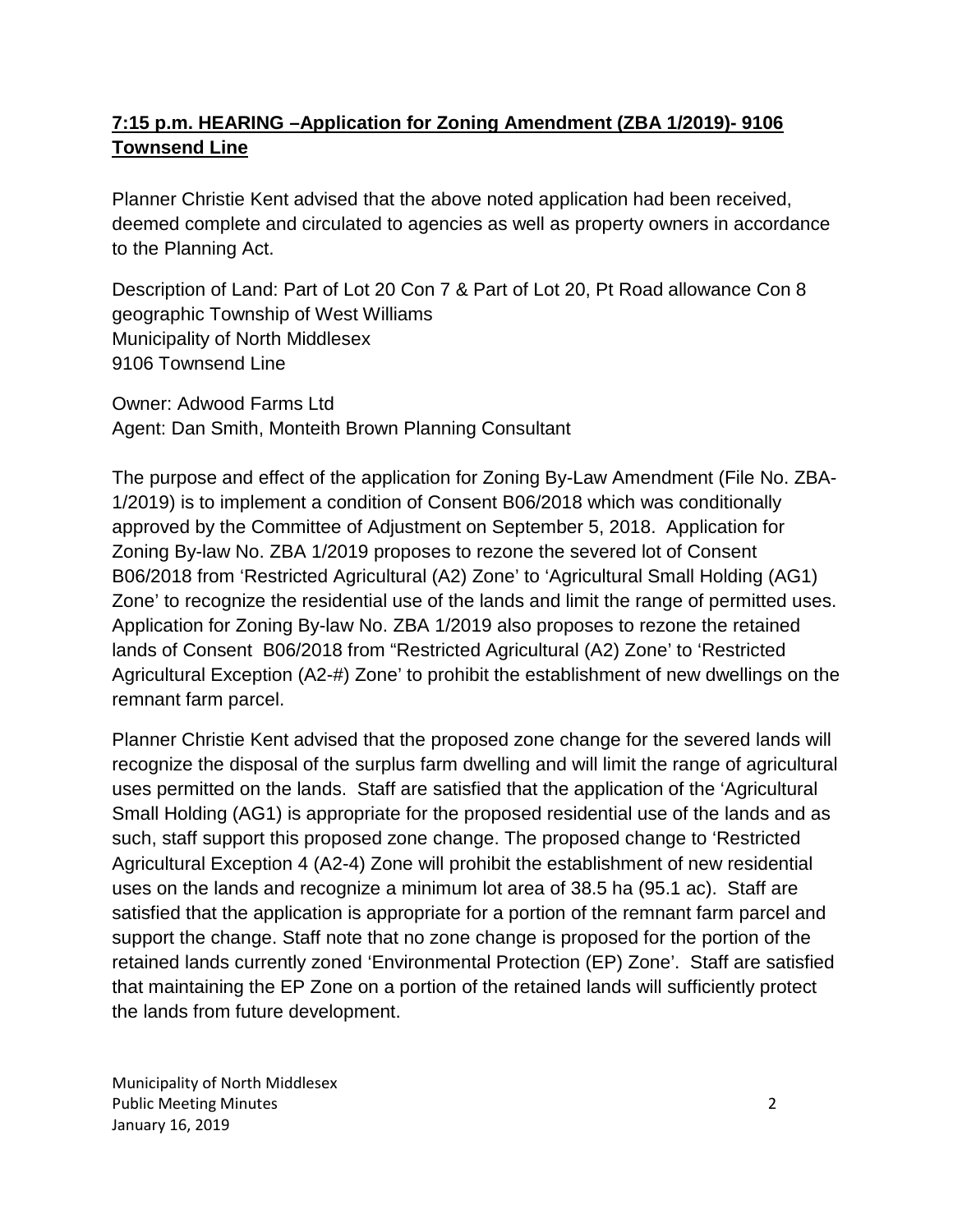## **WRITTEN AND ORAL SUBMISSIONS**

- Ausable Bayfield Conservation Authority: no comments received
- Municipal Operations: No concerns
- Public Written Comments: None
- Oral Submissions at meeting: None

## **ANALYSIS**

## **MOTION P01/2019**

**HEMMING/NICHOL**: Be it Recommended that Application for Zoning By-law Amendment No. ZBA 01/2019 which proposes to rezone the severed lot and portions of the retained lot of Consent B06/2018 from 'Restricted Agricultural (A2) Zone' to 'Agricultural Small Holding (AG1) Zone' and 'Restricted Agricultural Exception 4 (A2-4) Zone respectively be approved;

and further that Council execute the implementing by-law

# **CARRIED**

#### **REASONS:**

Consistency with the Provincial Policy Statement would be maintained Conformity with the County of Middlesex Official Plan would be maintained Conformity with the Municipality of North Middlesex Zoning By-law would be satisfied The requirements of the Municipality of North Middlesex Zoning By-law would be satisfied.

The By-law will be given all three readings during the regular meeting. In addition, it was noted that there is a twenty day appeal period which will apply from the date of notice of the passage of the by-law.

#### **ADJOURNMENT MOTION P02/2018**

**MOIR/KEOGH**: That the Public Meeting adjourn to Regular Meeting at 7:20 p.m.

**CARRIED**

MAYOR

## **CLERK**

Municipality of North Middlesex Public Meeting Minutes 3 January 16, 2019

\_\_\_\_\_\_\_\_\_\_\_\_\_\_\_\_\_\_\_\_\_\_\_\_\_\_\_

\_\_\_\_\_\_\_\_\_\_\_\_\_\_\_\_\_\_\_\_\_\_\_\_\_\_\_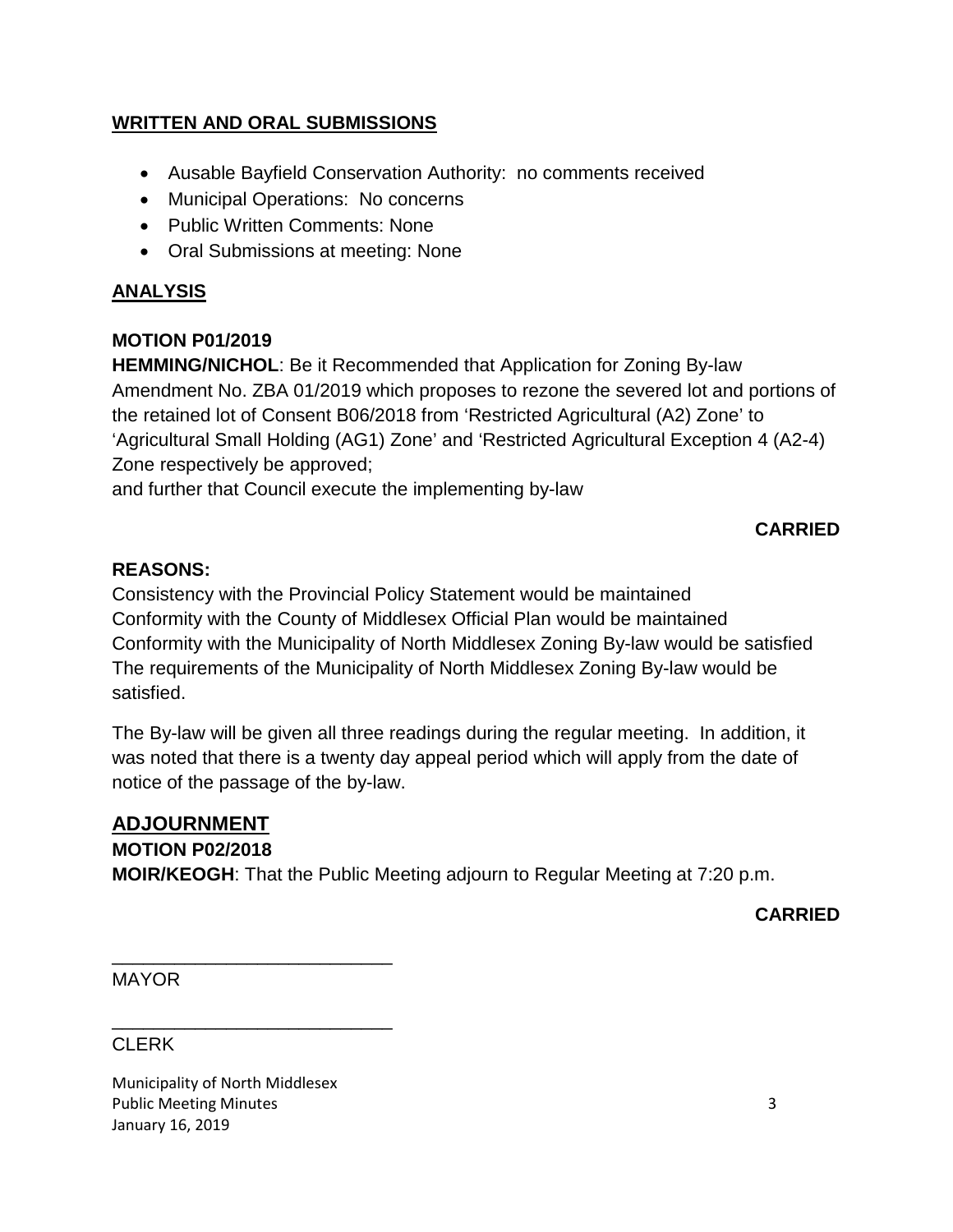

#### **MUNICIPALITY OF NORTH MIDDLESEX COMMITTEE OF ADJUSTMENT MINUTES**

A Meeting was held on Wednesday January 16, 2019 at 7:01 p.m. in the Council Chambers, Shared Services Building, Parkhill to consider a planning application with a quorum present.

## **ROLL CALL**

Present:

Mayor Brian Ropp Deputy Mayor Adrian Cornelissen Councillor Ward One – Doreen McLinchey (absent) Councillor Ward Two – Joan Nichol Councillor Ward Three – Gord Moir Councillor Ward Four – John Keogh Councillor Ward Five – Andrew Hemming CAO/Director of Finance (Treasurer), Nandini Syed Deputy CAO/Director of Operations, Jonathon Graham Director of Emergency and Safety Services/Fire Chief William Davidson Director of Economic Development and Community Services, Justin Dias Supervisor of Infrastructure, Jonathan Lampman (portion of meeting) Clerk Jackie Tiedeman Planner Christie Kent

# **DISCLOSURE OF PECUNIARY INTEREST**

Deputy Mayor Adrian Cornelissen declared a potential pecuniary interest on Agenda Item Number 5 – Application B01/2019 for the following reason: personal friend

He left the Council Chambers for the duration of time pertaining to this application.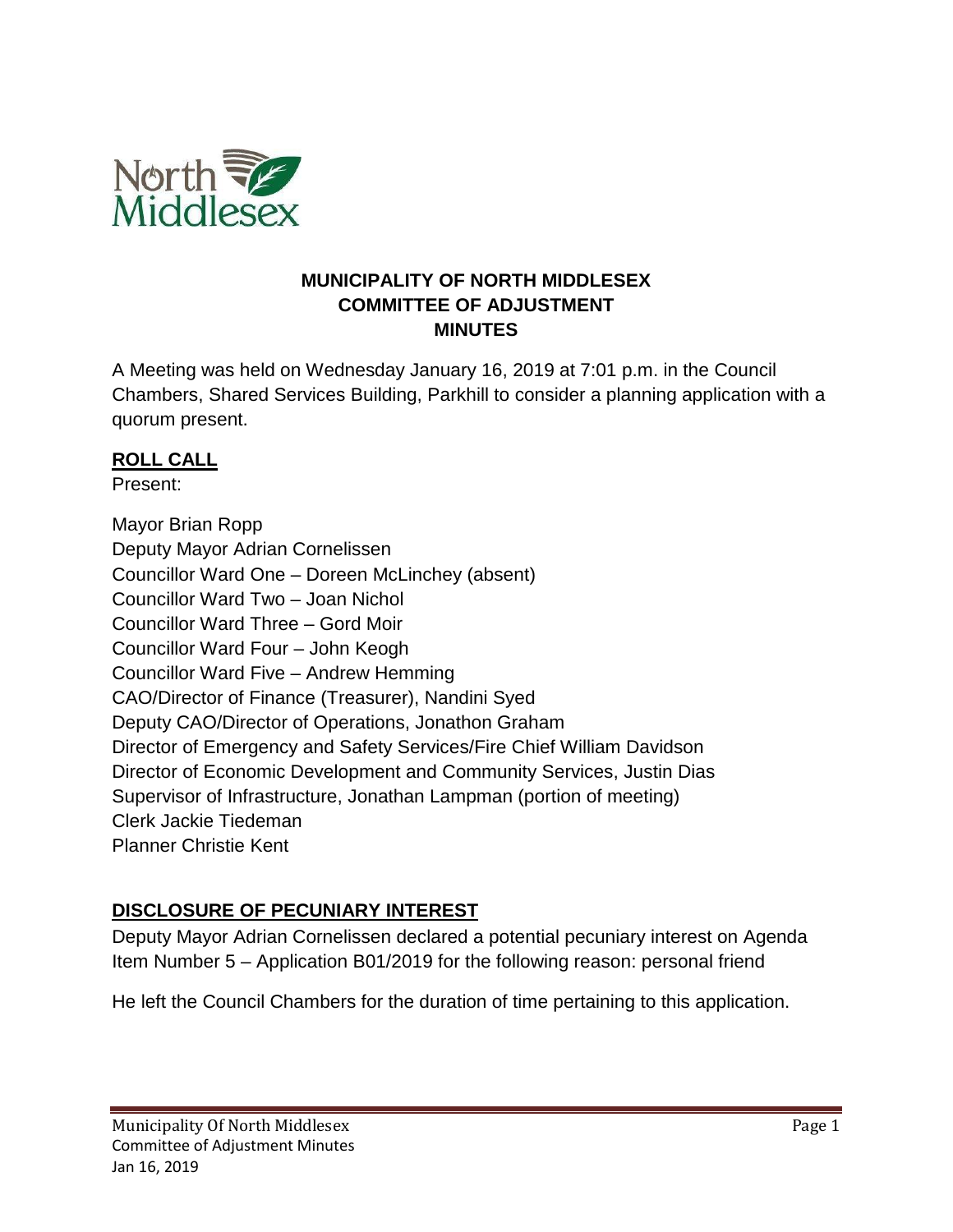The Clerk provided an introduction to the Public Meeting which disclosed the purpose of the meeting, that comments expressed and written material presented are a matter of public record available for full disclosure and that if a member of the public wished to be notified of a decision on applications being heard this evening that a written request must be submitted to the Municipality.

# **7:01 p.m. Application for Consent to Sever Land – 1733 Mark Settlement Drive**

Planner Christie Kent advised that the above noted application was deemed complete on December 4, 2018 and was circulated according to the Planning Act.

Description of Land: Part of Lots 11 and 12, Con 8 WCR 1733 Mark Settlement Drive former Township of McGilliray

Applicant: Derek Baltessen & Dalgetta Agent: Derek Baltessen and Paul Hendrikx

The purpose and effect of this application is to sever a parcel of land from a 40 ha(100ac) farm parcel as a surplus farm dwelling severance. The lands proposed to be severed would be approximately 1.29 ha (3.2 ac) in size and would contain an existing single detached residential dwelling and accessory building. The lands proposed to be severed would have approximately 92m (302ft) of frontage along Mark Settlement Drive. The lands proposed to be retained, being the remnant farm parcel, contain agricultural lands in crop production. No change to the current use of the subject lands is proposed.

The subject lands are located within the 'Agricultural Area' land use designation of the North Middlesex Official Plan and zoned 'General Agricultural (A1) Zone' within the Municipality's Zoning By-law. Portions of the lands are located within an area regulated by the ABCA and are identified as 'Significant Woodlands' and 'Natural Heritage Features'.

Staff note that the frontage of the lands proposed to be severed appears to extend beyond the area required to accommodate the residential use of the lands and the existing agricultural building to be used in part for the applicant's home industry. The North Middlesex Official Plan directs that the severed parcel should only be as large as necessary and generally not exceed 1.0 ha (2.47 ac). As proposed, the lands to be severed would comprise an area of approximately 1.3 ha (3.2 ac), including approximately 0.17 ha (0.4 ac) of land currently in agricultural production. The applicant has advised that these lands are to be removed from production and coniferous trees planted notwithstanding the outcome of the proposed severance.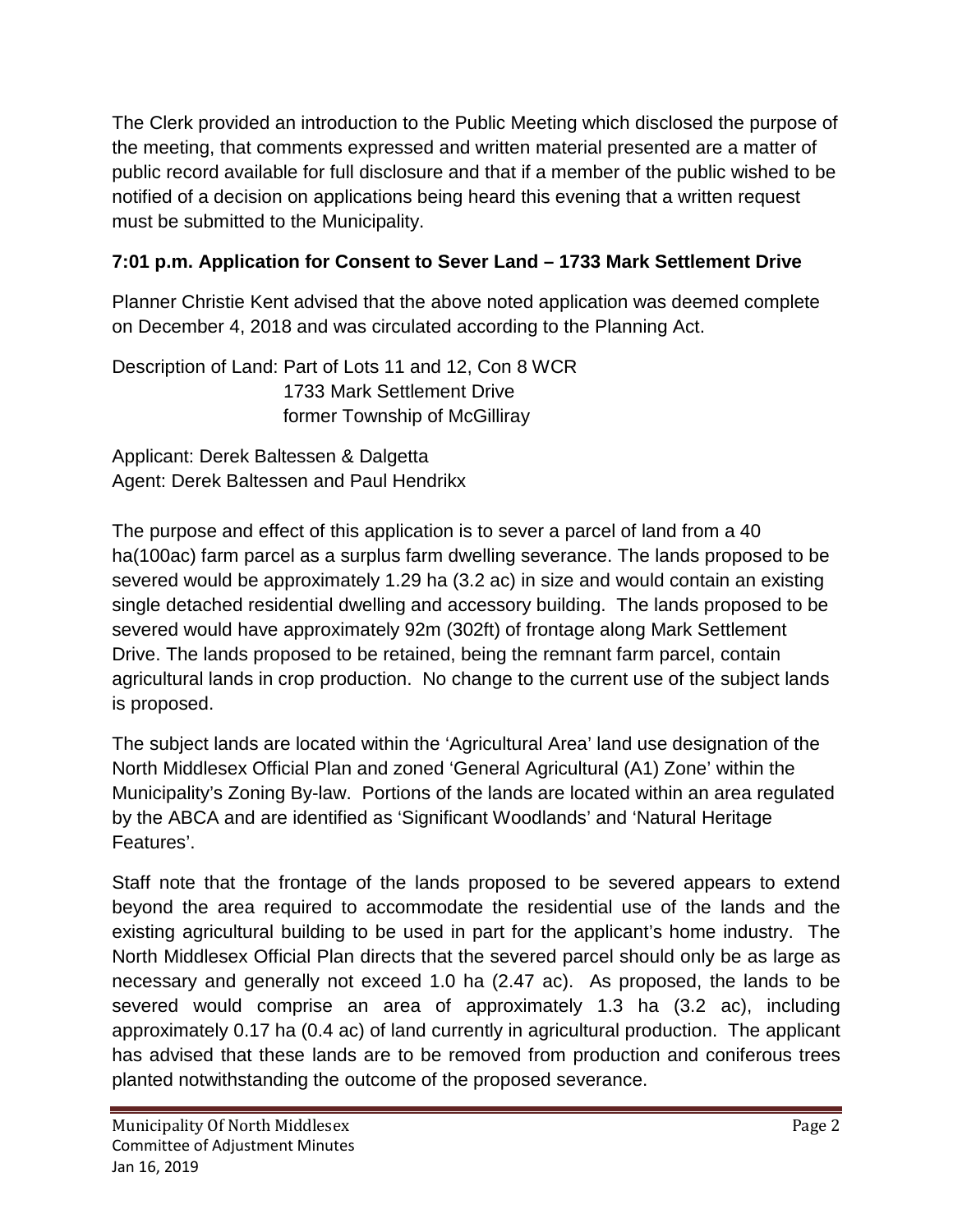Staff recommend, as a condition of approval, that the area of the lands proposed to be severed be reduced, as illustrated on Key Map 3 attached to this report. To regularize the parcel fabric but still maintain an adequate turn around area adjacent to the agricultural building used for the home industry, staff propose an L-shaped parcel with an approximate area of 1.18 ha (2.9 ac). It is the opinion of staff that this reduced lot area would be more consistent with the intent of the policy direction with respect to keeping the parcel to the minimum size required for the intended use. As home industries are permitted within the current 'General Agricultural (A1) Zone' and the future 'Agricultural Small Holding (AG1) Zone', subject to evaluation criteria, staff consider including the existing agricultural building and the extension of the driveway used to turn around a flatbed trailer within the boundaries of the lot to be severed to be reasonable. Staff note that the existing agricultural building is uninsulated and not capable of housing livestock.

The proposed severance was evaluated in accordance with the Minimum Distance Separation (MDS) Formula Implementation Guidelines. As the lands proposed to be retained do not contain livestock barns or facilities, staff have determined that MDS I does not apply.

Staff do not anticipate negative impacts to the existing woodlands or hazard areas as a result of the proposed severance.

Staff are supportive of the application in principle as it appears to meet most of the policies regarding the severance of a surplus farm dwellings, with the exception of the proposed area of the lot to be severed. As such, staff have included a condition requiring the applicant to submit a revised preliminary survey illustrating a reduced lot area for the lot to be severed and that this be to the satisfaction of the Municipality.

# **WRITTEN AND ORAL SUBMISSIONS**

- Ausable Bayfield Conservation Authority: no concerns
- Municipal Operations: water connection at 1733 Mark Settlement Drive. If the lands proposed to be retained require water service, all applicable dues and levies would be applicable. Access to the lands proposed to be severed is from Mark Settlement Drive. The lands proposed to be retained do not appear to have an established individual access from Mark Settlement Drive or Harmony Road. The lands proposed to be severed and retained are accessed to the Prance Drain. Due to the proposed severance, the Assessment Schedule for the Prance Drain is required to be reassessed under the Drainage Act R.S.O 1990, c D17, at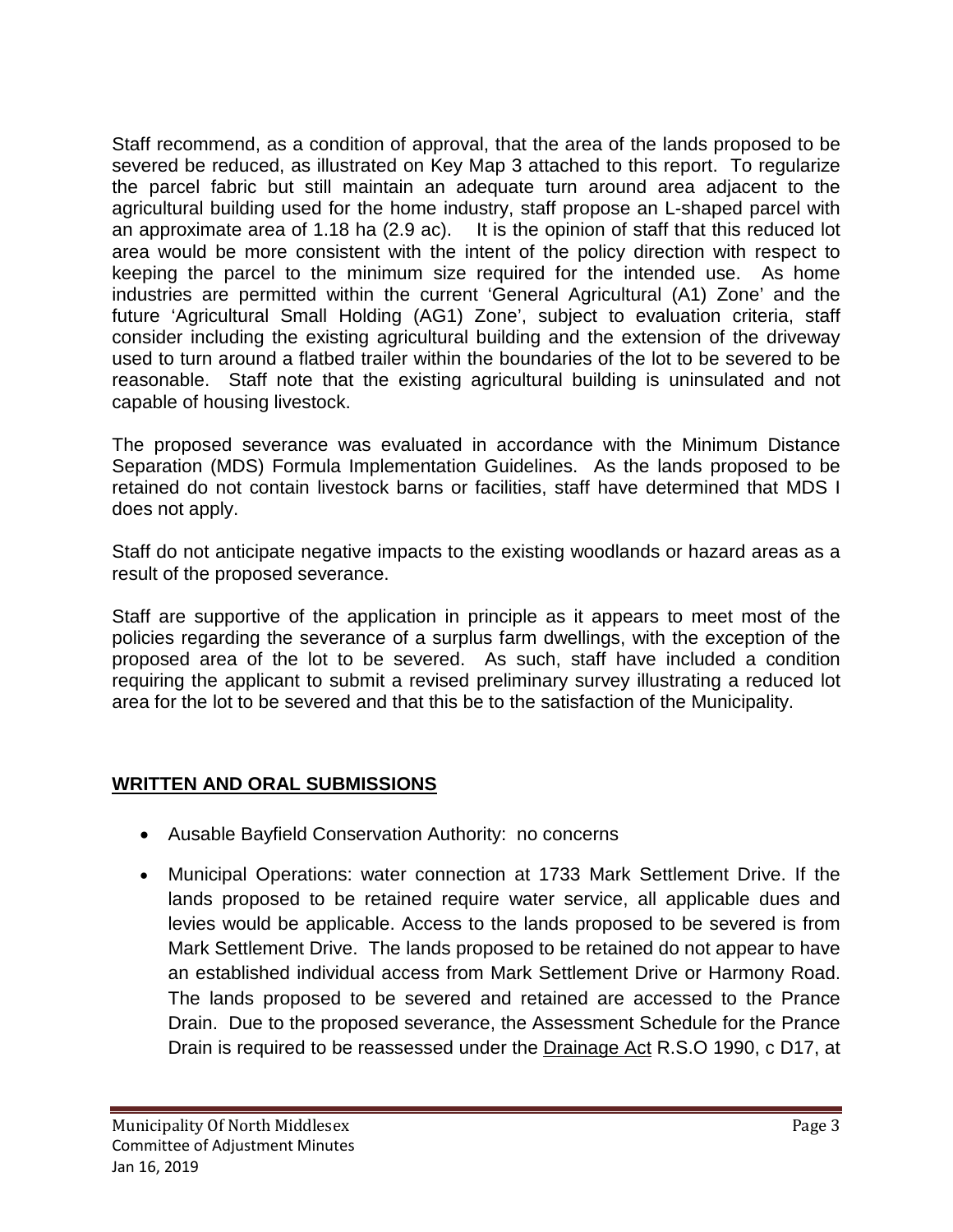the expense of the owner(s) in the format recommended by the Drainage Superintendent.

The lands proposed to be severed have a privately owned and operated septic system. Municipal records do not contain an inspection report for the existing septic system.

- Public Written Comments: None received
- Oral Submissions at meeting: None

Mr. Hendrikx, agent, then spoke to the application and Planners Evaluation Report. He advised that his clients are agreeable to all the proposed conditions with the exception of Condition #2 which is requesting the reduction in the area of the severed lot. They are respectfully request that the Committee consider the application as presented with a severed parcel of 1.29 ha (3.2 ac). The reasons being that it is the owner that will be purchasing the house and home industry already established;

After careful consideration the following motion was brought forward:

# **COA MOTION# 01/2019**

**MOTION/HEMMING:** Be it Resolved That Application for Consent B01/2018, submitted under Section 53 of the Planning Act be **GRANTED** subject to conditions as the application: satisfies the requirements of the Planning Act; is consistent with the Provincial Policy Statement; conforms to the Official Plans of both the Municipality of North Middlesex and the County of Middlesex; is capable of satisfying the requirements of the North Middlesex Zoning By-law; and, represents sound land use planning:

Approval of the subject application is conditional upon the following:

- 1. That the Certificate of Consent under Section 53(42) of the Planning Act shall be given within one year of the date of the notice of the decision. The request for the Certificate of Consent shall be accompanied by a written submission that details how each of the conditions of consent has been fulfilled.
- 2. That a preliminary survey be revised to illustrate a severed lot with a reduced area of approximately 1.18 ha(2.9ac) with a frontage of approximately 68 m (223 ft) of frontage along Mark Settlement Drive as recommended by planning staff, to the satisfaction of the Municipality.
- 3. That one hard copy and an electronic version of the deposited reference plan prepared by an Ontario Land Surveyor legally describing the lands affected and in general conformity with this decision be submitted, to the satisfaction of the Municipality.